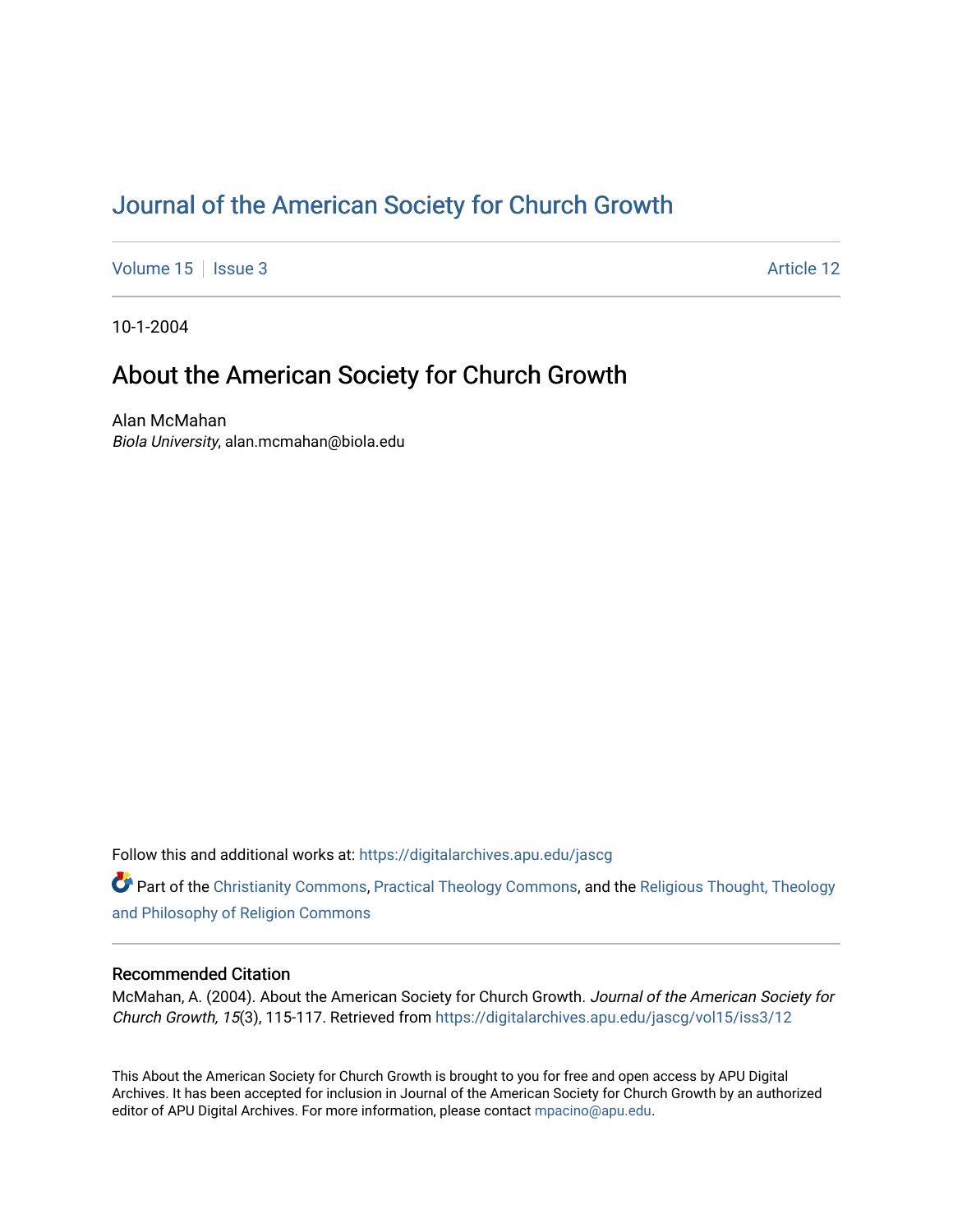### **Information for Subscribers and Writers**

**Copyright :** Copyrights on articles are held by the writers. Requests for permission to reproduce material from the journal, except for brief quotations in scholarly reviews and publications, should be directed to the writers.

**Subscription Rates:** The subscription rate is \$24 per year for three issues. Canada and foreign subscriptions are an additional \$5 for each year. Individual copies are \$10 each. All prices are US Funds. Subscriptions, renewals, orders, and change-of-address notifications should be sent to: Dr. G.L. McIntosh, ASCG Journal, 13800 Biola Ave, La Mirada, CA 90639 USA. Copies are distributed free of charge to all paid-up members of the American Society for Church Growth and to supporting institutions.

**Sponsoring Institutions:** Talbot School of Theology (La Mirada, CA), Leadership Network (Dallas, TX), The McIntosh Church Growth Network (Temecula, CA), and The Church of the Nazarene (Kansas City, MO). [Sponsoring institutions assist in the publication of the ASCG Journal by contributing a minimum of \$100 per year. Two copies are sent to the sponsoring institution for the library or designated individual.]

**Submission of Articles:** The *Journal of the American Society for Church Growth* welcomes articles of high standards of original scholarship and of general interest dealing with all aspects of Church Growth. Reasoned responses to past articles will be considered, as well as book reviews.

- Send two copies (typewritten and double-spaced) to Dr. Gary L. McIntosh, Editor, Talbot School of Theology, 13800 Biola Ave., La Mirada, CA 90639. One of the two copies should delete the author's name on the title page, etc. for purposes of blind review. In addition, please include a copy of the article on computer disc if at all possible.
- Follow the guidelines for style found in *The Chicago Manual of Style* or K.L Turabian's *Manual for Writers*.
- Include an abstract of no more than 150 words on a separate sheet of paper.
- Limit articles to 20 double-spaced pages, excluding tables, figures, and references. Book reviews should be 3 to 4 pages and responses 7 to 10 pages in length.
- Include the following current vita information for each writer: address, title, degree(s), and institution(s) where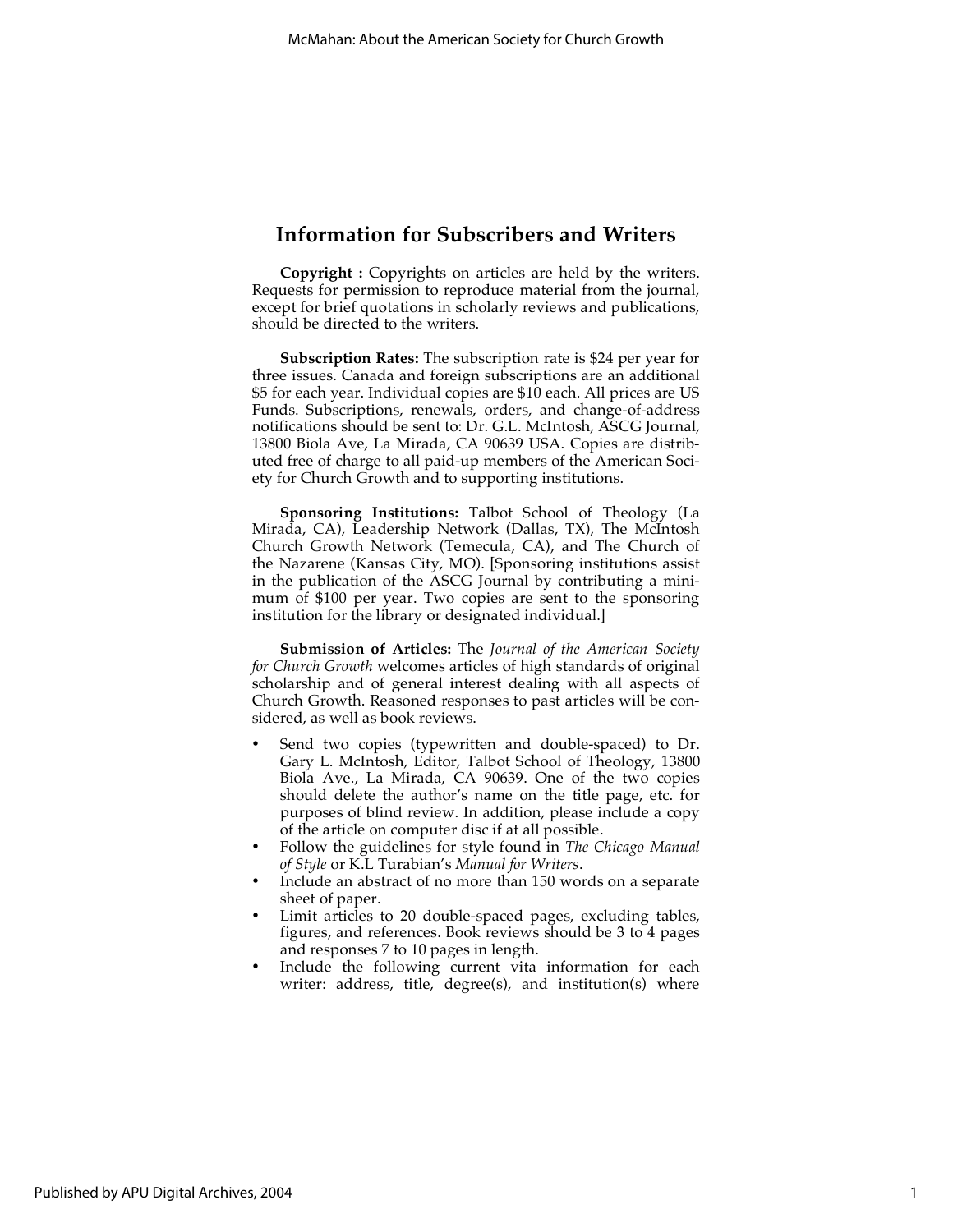116

earned, and specialization(s).

All manuscripts will be acknowledged promptly and processed as quickly as possible. The review process generally takes two months. Appearance of accepted articles in print is approximately six months or as forthcoming article backlog allows. Contributors receive five complimentary copies of the issue in which their article appears. Correspondence with the editor may also be by phone (562) 903-6000 X5559, fax (909) 506-3086 or email: *gary\_mcintosh@peter.biola.edu*

### *The Donald A. McGavran Award*

Once each year the American Society for Church Growth presents the Donald A. McGavran Award to an individual who has made a significant contribution to the Church Growth Movement in the United States.

The award recipients to date are:

| 1989 |
|------|
| 1990 |
| 1991 |
| 1992 |
| 1993 |
| 1994 |
| 1994 |
| 1995 |
| 1996 |
| 1997 |
| 1998 |
| 1999 |
| 2000 |
| 2002 |
| 2003 |
| 2004 |
|      |